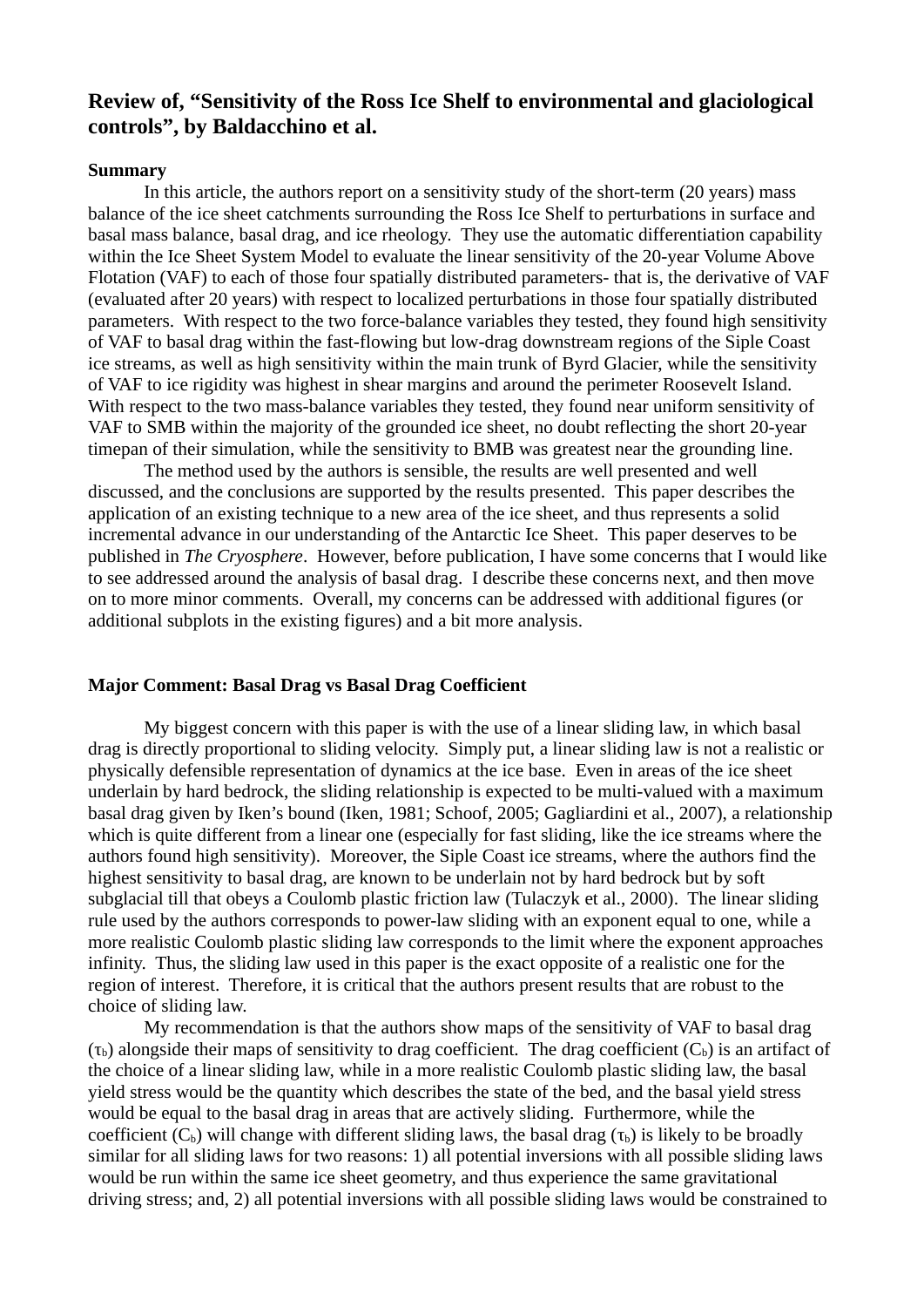match the same observed surface velocities, and thus all inversions will converge on similar patterns of englacial stress transmission. When identical patterns of driving stress are combined with similar patterns of englacial stress transmission, the result is that momentum conservation will dictate similar basal drag patterns regardless of the sliding law.

Fortunately, it should be possible to compute the sensitivity of VAF to τ from their existing results on the sensitivity to C, without the need to recompute the entire model. Starting with the linear sliding relationship (Eq. 2 in the manuscript), we have,

$$
\tau_b = C_b^2 N v_b \quad , \tag{1}
$$

where N is effective pressure and  $v<sub>b</sub>$  is the basal sliding velocity. We can then compute the derivative of drag with respect to drag coefficient,

$$
\frac{d\,\tau_b}{dC_b} = 2\,C_b N v_b \quad . \tag{2}
$$

Once we have the derivative of drag with respect to drag coefficient, it is easy to convert the sensitivity estimate the authors already have (dV/dC) to one that would be more robust to the choice of sliding law (dV/dτ), like so,

$$
\frac{dV}{d\tau_b} = \frac{dV}{dC_b}\frac{dC_b}{d\tau_b} = \frac{1}{2C_b Nv_b}\frac{dV}{dC_b} \quad . \tag{3}
$$

This quantity, the sensitivity of ice sheet mass balance to changes in basal drag, is likely to be far more representative of the soft sediments that compose the true ice sheet bed than the sensitivity to drag coefficient. A map showing this quantity should be added to figure 2, and this quantity should also replace the sensitivity to drag coefficient in the top rows of figures 3 and 4. Conclusions drawn based on the sensitivity to basal drag are more likely to be robust to changes in the sliding law than conclusions drawn based on the sensitivity to drag coefficient.

In addition, it might also be interesting to look at maps of the sensitivity to normalized perturbations in basal drag, beyond merely the sensitivity to drag perturbations. That is to say, it might be interesting to look at the sensitivity to  $d\tau/\tau$ , rather than merely  $d\tau$ . That is because there is a very large range in basal drag within the domain: within the very low-friction ice plains in the downstream regions of the Siple Coast ice streams, an increase in τ by a few kPa could easily represent a doubling of the local basal drag, whereas in other regions that same perturbation might be an increase of only a few percent. Using Equations 1 and 3, the sensitivity to a relative drag perturbation can be computed by,

$$
\frac{dV}{d\tau_b/\tau_b} = \tau_b \frac{dV}{d\tau_b} = \frac{C_b}{2} \frac{dV}{dC_b} \quad . \tag{4}
$$

However, I view the sensitivity to relative drag perturbations (4) to be less important than the basic sensitivity to drag perturbations (3). If the authors want to omit the sensitivity to relative drag perturbations, that is fine. It is only important that the sensitivity analysis by done with respect to drag, rather than drag coefficient, to ensure that the results of this study are robust to the choice of sliding law. Of course, I do not expect the results to be hugely different. It is likely that the map of sensitivity to drag will be similar in spatial structure to the map of sensitivity to drag coefficient, so the authors probably will not need to change their conclusions or rewrite much of the manuscript. However, until the map is actually made, we cannot know for sure. An analysis of the sensitivity of the model to basal drag will be much more physically defensible and more robust to changes in sliding law than an analysis of the sensitivity of the model to the coefficient of a linear sliding law.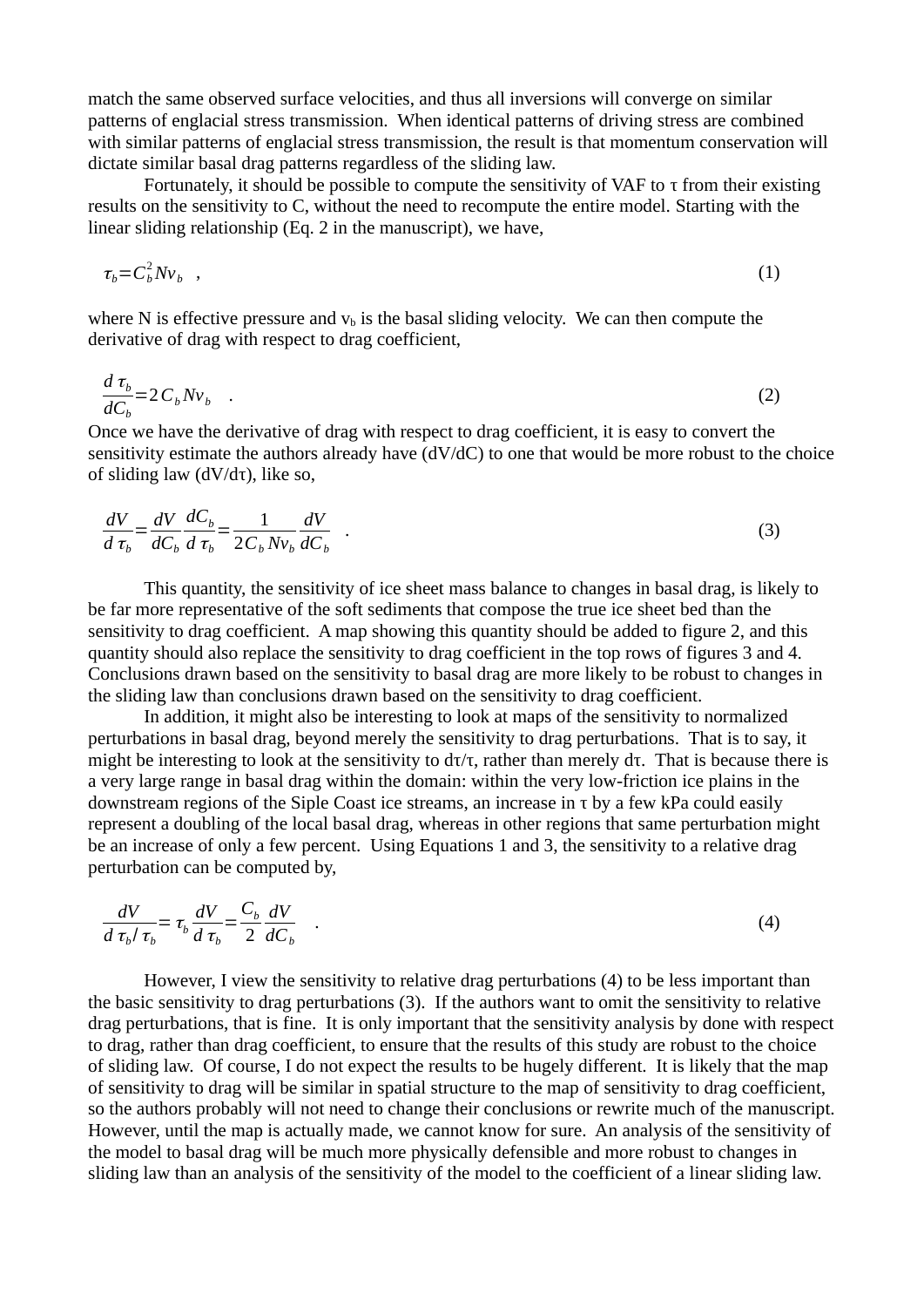#### **Other Comments**

L29-30: "Through the ice shelf restraining this ice in the catchment, it has a total potential contribution to sea level rise of 11.6 m (Tinto et al., 2019)."

This is very awkwardly worded. Perhaps rephrase to something like, "The grounded ice in its catchment has the potential to raise sea level by up to 11.6 m (Tinto et al., 2019)."

## Figure 1

Perhaps it would be better to show velocity with a logarithmic color scale? Velocity varies by several orders of magnitude over the ice sheet. Presenting it on a linear scale as in this figure has the effect of emphasizing fast-flowing areas, especially the ice shelf. Perhaps this was the intention; however, a side effect of this is that the structure of ice streams in the grounded part of the domain is faded and difficult to see in many places. In addition, it would be helpful to show some aspects of the ice sheet geometry in additional plots of Figure 1, such as the bed elevation, ice thickness, or surface slope.

L68: "...ice viscosity depending on the ice temperature…" Where do you get the ice temperature from?

## L72-83: Model setup

What does your inverted drag coefficient look like? What about the other forcing fields? It would be useful to have a figure showing maps of the background fields used to force the model, so that we can put the sensitivity maps in context. I would be interested in seeing a figure that showed the inverted basal drag coefficient, the actual basal drag, the ice rigidity, surface mass balance, and basal mass balance. Without being able to see these fields, it is hard to put the sensitivity maps in context. Remember, the quantity being computed by the AD procedure is the linear sensitivity- that is, the derivative of the output quantity with respect to small perturbations in the input quantity, *evaluated at the given value of the input quantity*. If the background ice sheet configuration changes, the sensitivity will change as well.

L102: Equation 4, compared to Figures 2 and 5

This equation implies that you have the units wrong in the labels of Figures 2 and 5. In order to get from the sensitivity to a parameter, *ƊV(P)* and the perturbation in that parameter, *δP,* to an estimate in the volume change (V), it is necessary to perform a spatial integral over the model domain, with differential *dΩ*. Thus, the sensitivities *ƊV(P)* should have units of meters per (parameter units), rather than  $m^3$  per (parameter units), as you have given in the figure titles. The extra m<sup>2</sup> necessary to form a volume comes from the  $d\Omega$  in the integral.

L107: "These sensitivity maps show that the vast majority of the grounded ice is not sensitive to changes in friction or rheology…"

This wording isn't quite right. Presumably, the local flow in the vast majority of the grounded ice is going to be sensitive to local changes in friction or rheology. What you mean here is what you explained in the rest of the sentence, namely, that the overall mass balance of the ice sheet (after 20 years) is not sensitive to local changes in friction or rheology in the vast majority of the grounded domain. Perhaps a better wording would be, "These maps show that the sensitivity to friction and rheology is low in the vast majority of the grounded domain…"

L118-120: "Kamb Ice Stream on the Siple Coast shows low to no sensitivity to changes in the basal friction or ice rigidity highlighting that the Kamb Ice Stream is currently stagnant and thus changing the friction or ice rigidity will not change the ice discharge significantly."

It is worth pointing out that this result is a byproduct of the assumptions inherent in a linear perturbation analysis, and thus this negative result for Kamb ice stream can potentially be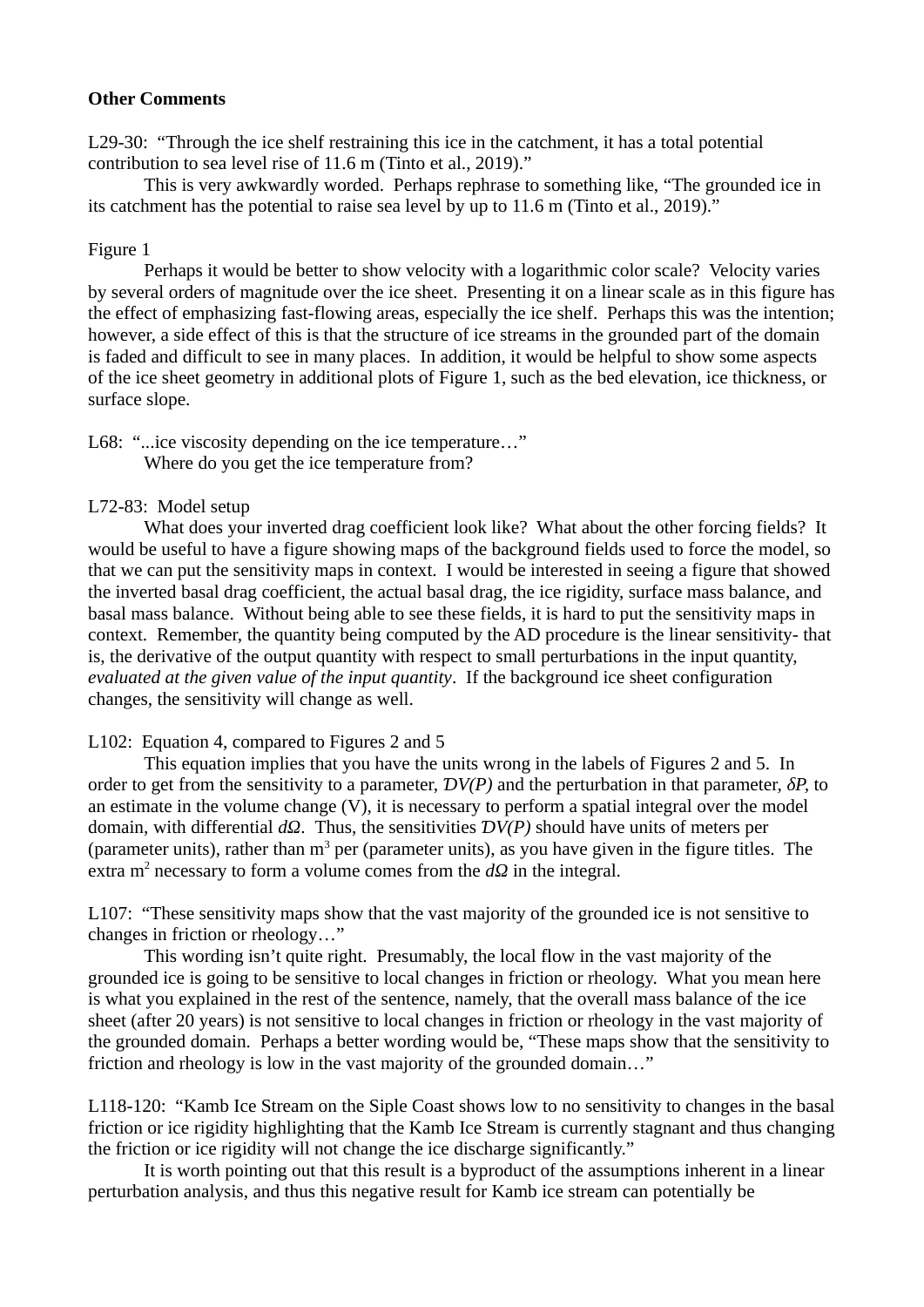misleading. The sensitivity maps produced by this method basically answer the question: 'if we changed the friction coefficient at this particular location by an infinitessimal amount, what would be the marginal change in VAF?' In the continuous limit, each perturbation would only be to a single point with vanishing area, while in the numerical implementation, the perturbation resides at a single mesh node.

Thus, the method cannot capture the sensitivity of VAF to a general reactivation of Kamb ice stream, which would involve a spatially correlated large-amplitude reduction in basal friction across the entire bed of the former ice stream. Clearly, a general reactivation of Kamb ice stream would reduce the grounded volume of the ice sheet. However, a reduction in basal friction at one location within the former ice stream would not have much effect if friction remained high across the rest of Kamb. Thus, the result of a low sensitivity within Kamb Ice Stream is accurate within the assumptions of this method, but it can be misleading in the sense that this method doesn't test for the possibility of spatially correlated perturbations to model parameters, and a general ice stream reactivation would be a spatially correlated perturbation.

As I mentioned above, this method tests the sensitivity of VAF to perturbations in the forcing parameters, *assuming that the general ice sheet configuration does not change*. The reactivation of a dormant ice stream is a big enough perturbation that it would constitute a change in the general ice sheet configuration.

#### Figure 3:

Are the negative values in the bottom row (sensitivity to rheology B) real, or do these simply represent numerical artifacts? Put another way, do you actually believe that there are places where strengthening the ice will actually cause *more* of it to flow into the ocean? There are also some negative values in the top row of this figure and in figure 4, but those negative excursions are much smaller than the negative excursions in the bottom row of figure 3.

Figure 5, L127-149, L192-201: Sensitivity to SMB and discussion of sensitivity to SMB

I would be very interested in seeing a map of the sensitivity to SMB normalized by the stagnant ice sensitivity- that is, the sensitivity that you would get assuming that the ice did not move and the perturbation to SMB simply piled up mass at the location of the perturbation. That "stagnant ice" sensitivity is simply given by the time period of the simulation, in this case 20 years (by the way, I believe that you have made an additional units error in Figure 5, beyond the units error I pointed out earlier: the sensitivities to surface and basal mass balance probably should have units of m/(m/s), rather than m/(m/a) as you put in Figure 5, since otherwise values on the order of  $6-7x10<sup>8</sup>$  are far too large. However, if ISSM is producing sensitivities in terms of m/s instead of m/a, then those magnitudes are exactly what one would expect from the stagnant-ice sensitivity with a 20 year model runtime). Normalizing the SMB sensitivity by the stagnant-ice sensitivity should help to put the SMB sensitivity in context. If there are any areas with sensitivity greater than the stagnant-ice value, then you could say definitively that SMB is vital to keeping those areas grounded and buttressing the rest of the ice sheet. Areas below the stagnant-ice value probably reflect regions where ice flux evolves very quickly (within the 20 year runtime) to export additional mass.

I also would expect the results for SMB sensitivity to drop below the stagnant-ice sensitivity as model run time is increased beyond 20 years. In a steady state, the sensitivity of ice volume to SMB is quite weak, as increases in SMB are mostly balanced by increases in flow rate into the ocean, with only small increases in surface slope (and thus inland ice thickness) necessary to produce those increased flow rates. A classic scaling analysis from John Nye suggests that the steady-state thickness of an ice sheet scales with accumulation rate to the power of 1/(2*m*+1), where *m* is the sliding exponent (Nye, 1959). Thus, even with a linear sliding law (*m*=1), thickness would only increase with the cube root of accumulation rate, while for more realistic sliding laws the dependence would be weaker still, and for a Coulomb plastic bed where *m*→∞, such as the bed found in the Siple Coast ice streams, the steady-state sensitivity should approach zero. But with